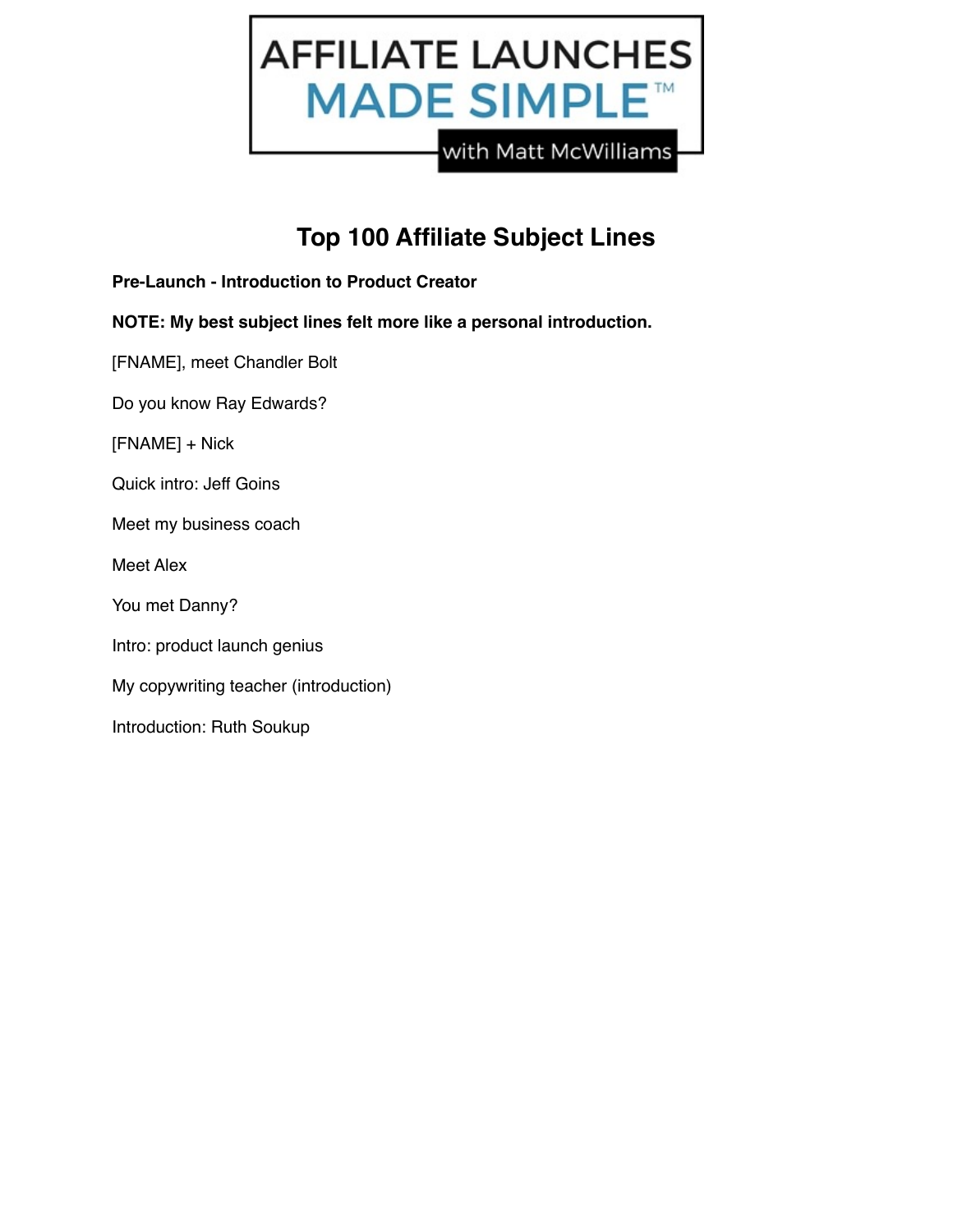

#### **Pre-Launch - Video**

Quick video

DUDE - watch this

Watch this and learn how to double your email list size

Holy crap, this is good

Watch this [FNAME]

- I can't believe this is free
- This literally tripled my income

This video is hot - se

To watch or not to watch?

You won't believe the results I got from this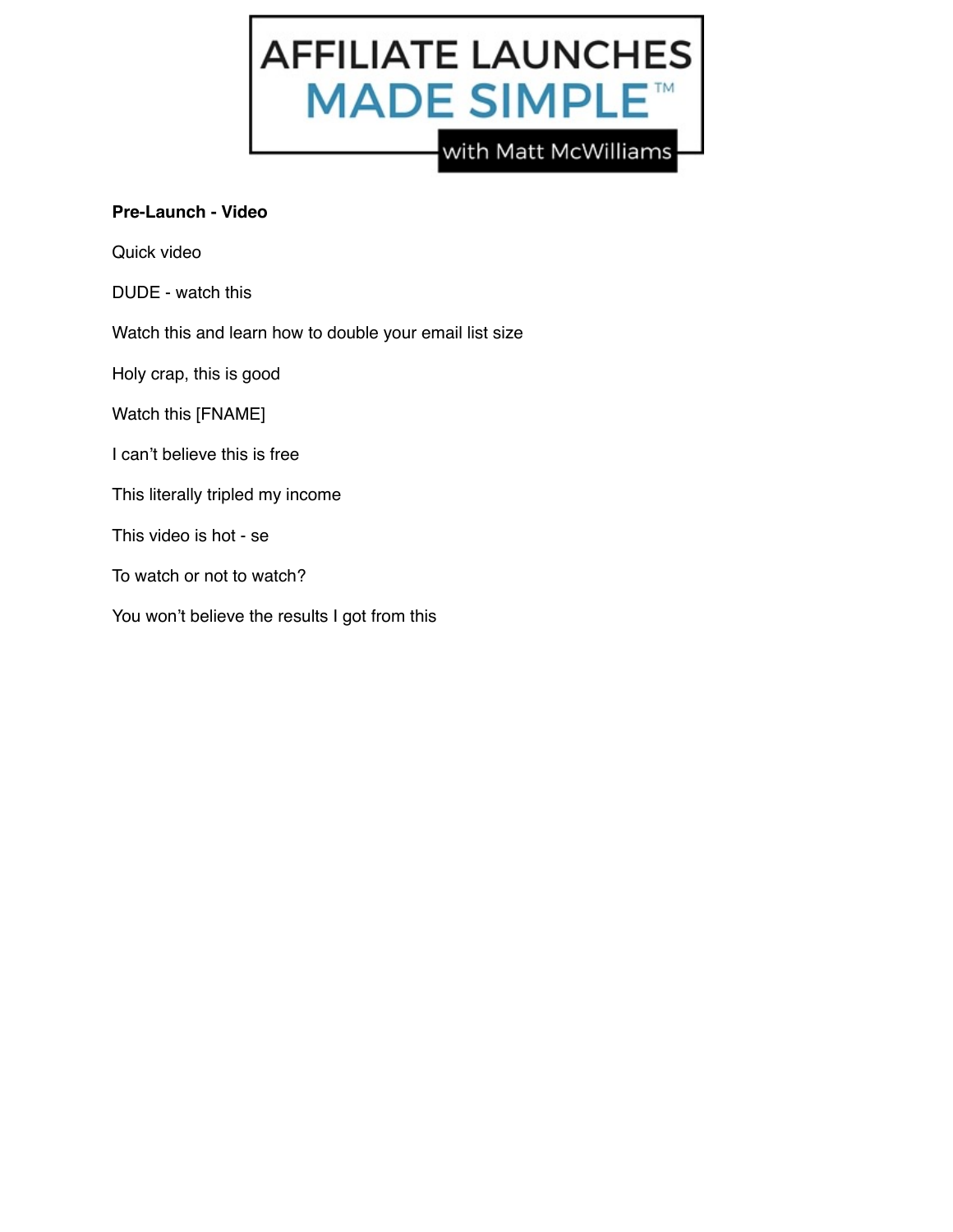

## **Pre-Launch - Ebook**

Inside the mind of a copywriting genius Get this before it's gone [FNAME] It's free but could be worth millions You read this yet? Free book from Nick Stephenson Must read book from Jeff Goins Insider access to Danny Iny's playbook Just finished reading this…AMAZING! It's only 32 pages but I doubled my revenue

All this in one book?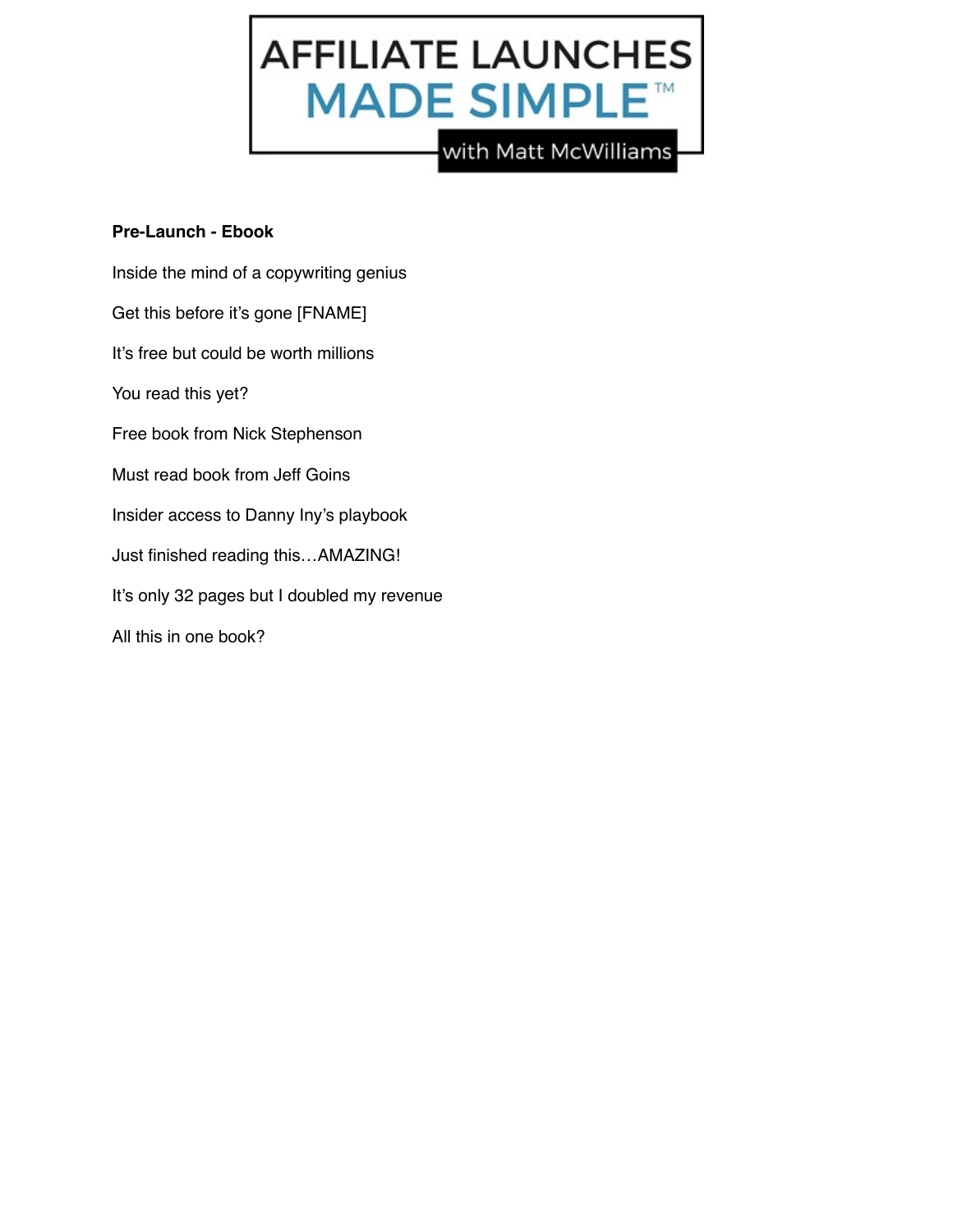

#### **Pre-Launch - Announce webinar**

- This is huge [FNAME] Masterclass on copywriting
- Want to triple your sales? Do this.
- Plans tomorrow?
- Shhhh…just for my tribe
- How to sell without being salesy
- Free training tomorrow on goal-setting
- CAN'T MISS free webinar for just for authors
- This is for real dude…free webinar on self-publishing
- "%&#@!\*^" (NOTE: The email begins with: "That's what you'll be saying if you miss this..."

This Tuesday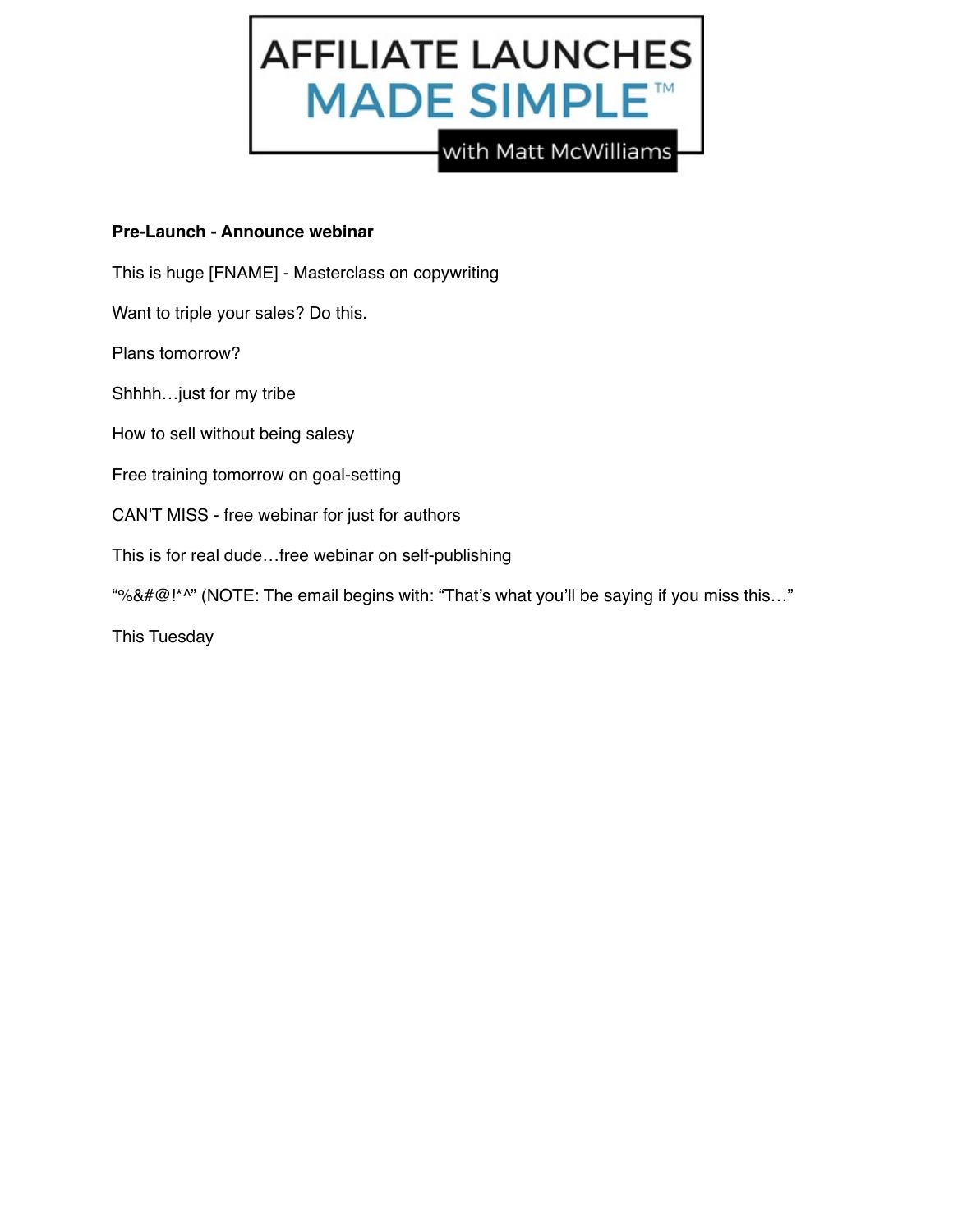

# **Pre-Launch - Webinar reminder**

You coming [FNAME]?

3:00 today (3 clock emojis) (NOTE: This is my 2nd best open rate of all time)

Can you make it?

Joining us?

Live at 5…

I'm missing my kid's soccer game for this

Cancel your plans

Stop dreaming about becoming a writer - TAKE ACTION

Why haven't you registered?

You're doing it wrong [FNAME]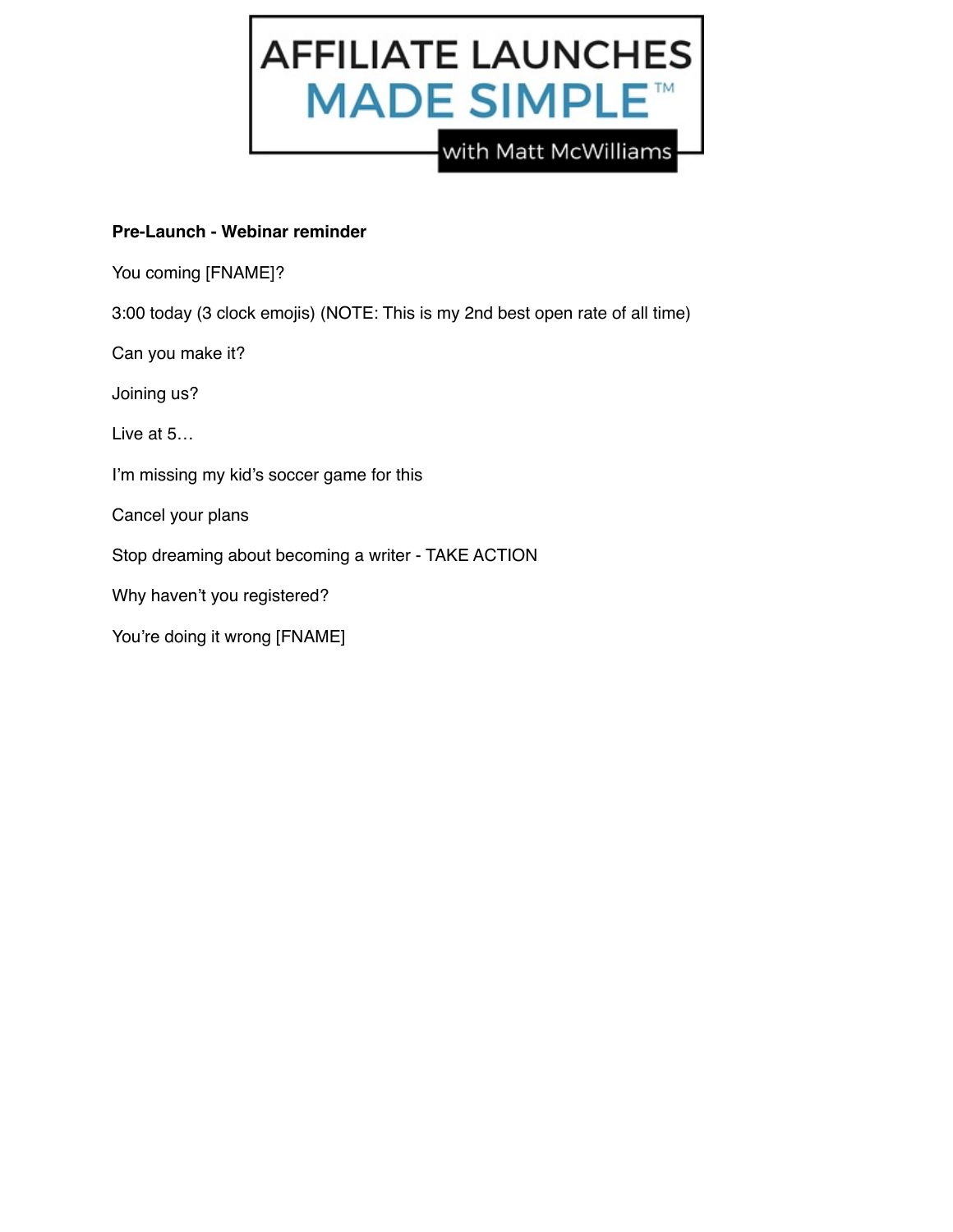

## **Pre-Launch - Webinar replay**

You missed it…

You asked for it

Unbelievable [FNAME]

Ray just freaking rocked

Because I love you :)

This was insane [FNAME]

The training you missed

Blown away by this training

Thanks for the feedback

OK, one more chance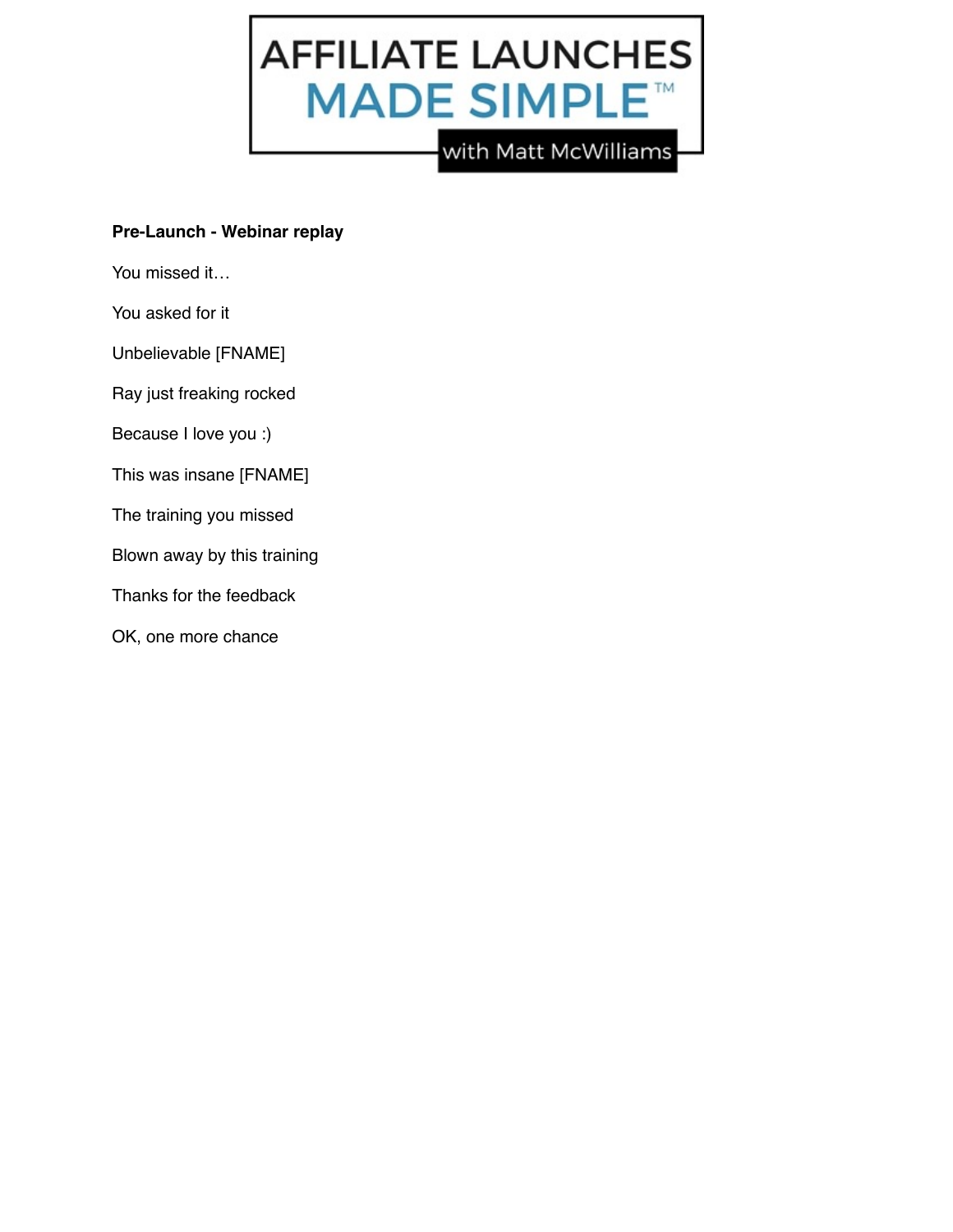

#### **Open Cart - Announcement**

super quick - BYE is now live

Today is your day [FNAME]

The doors are open for SPS now

Ready for the next level?

EBA bonuses - today only

This just happened

Registration is open for CBL - act fast

And…we're…live!

You ready for this?

About your bonuses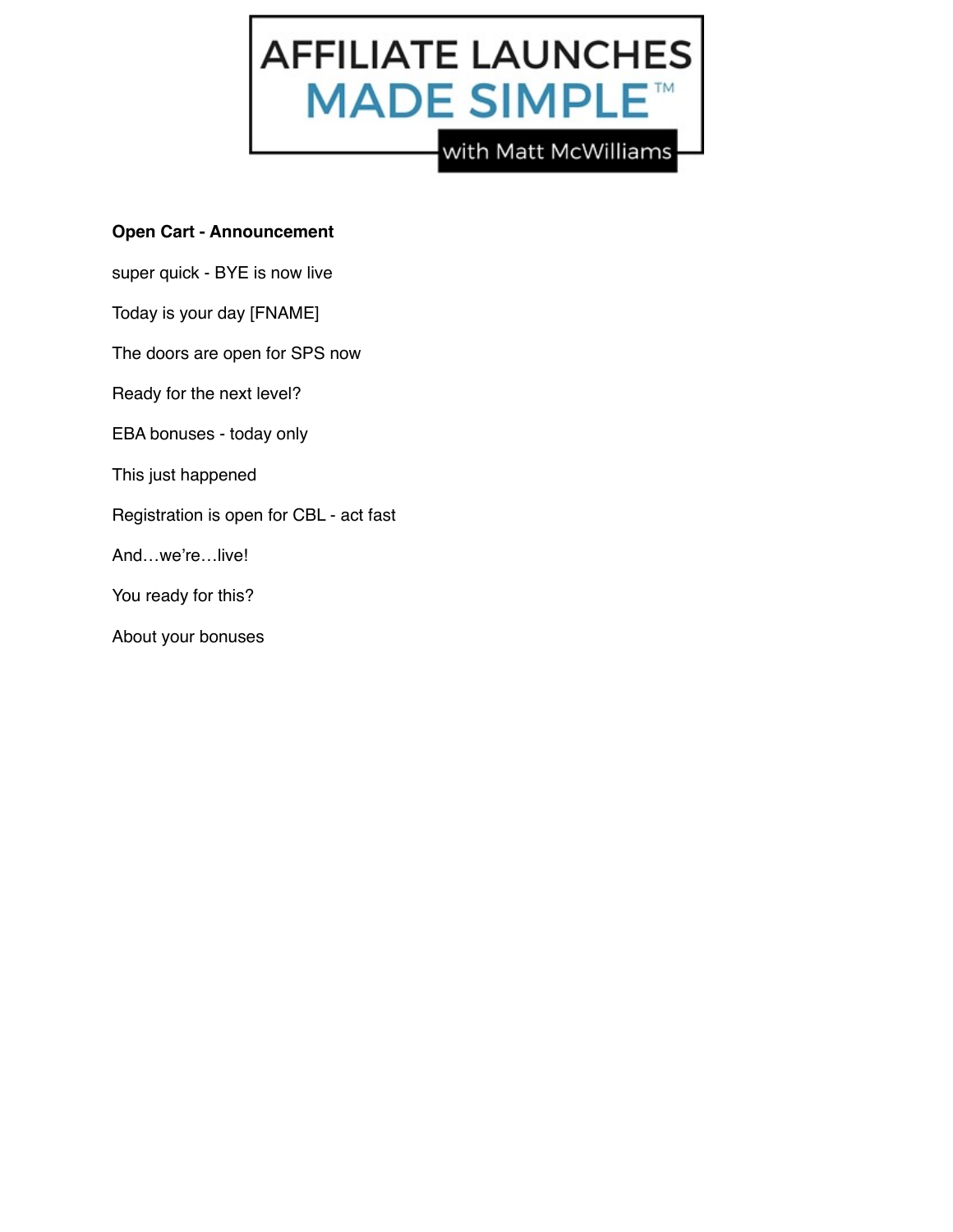

## **Open Cart - Miscellaneous**

*Case studies*

From Chick-fil-A to full-time entrepreneur

22-year old millionaire - how he did it

Meet Jason - amazing story

This will blow you away

A guy walks into a bar…

*Limited time bonuses or early bird pricing ending*

Don't wait or you lose these

Killer bonuses for BYW (but they end tonight)

I'd hate for you to miss these

Why wait? Get more for less

You might be crazy if…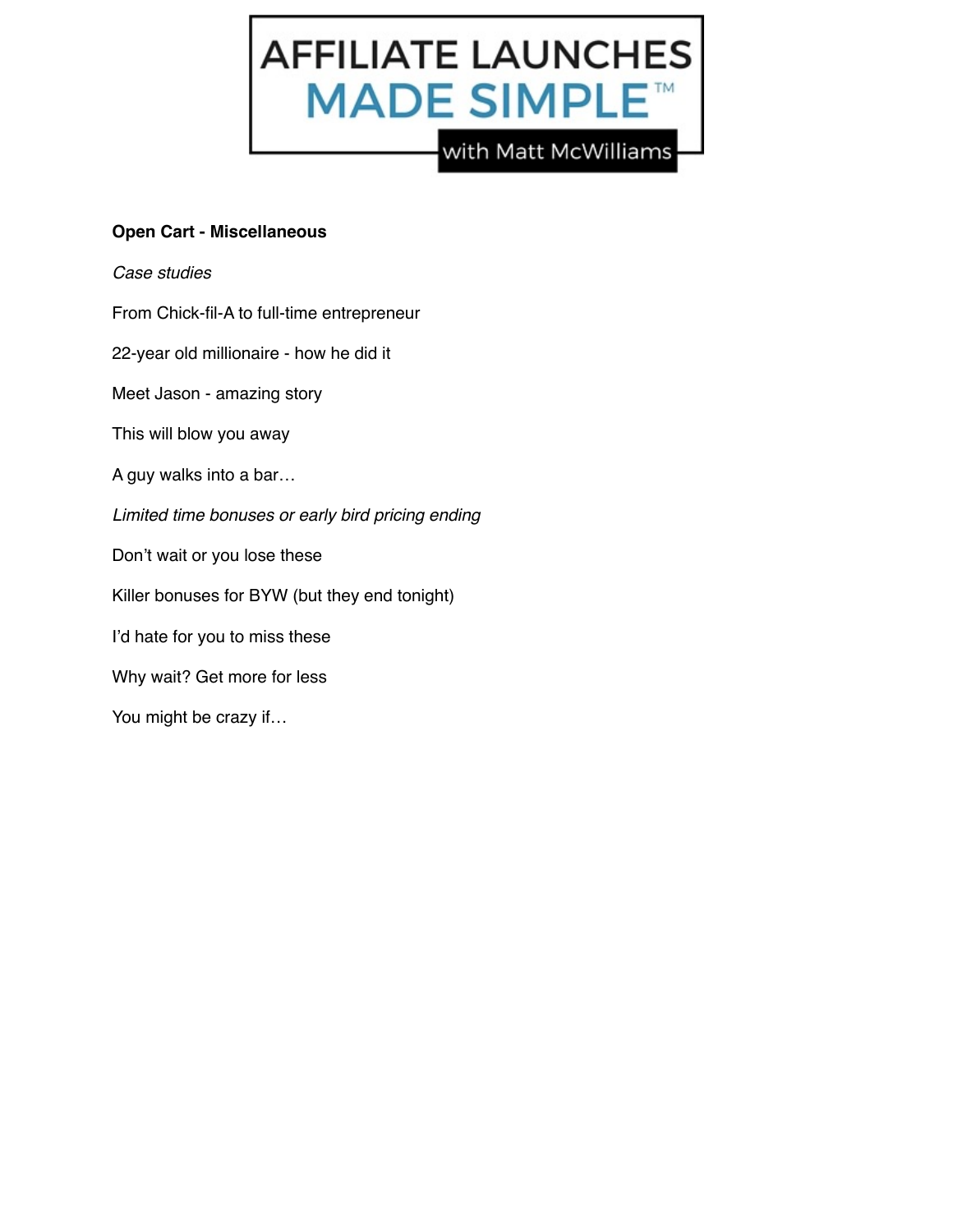

# **Close cart - Morning of**

Tonight

Don't miss this (ends tonight)

Tired of this yet?

BYE is not for everyone

Look at this quick

going…going…gone!

Tonight you lose this

What will it be [FNAME]?

Before I forget…

Did you want this or not?

BONUS: Are you cut out for this?